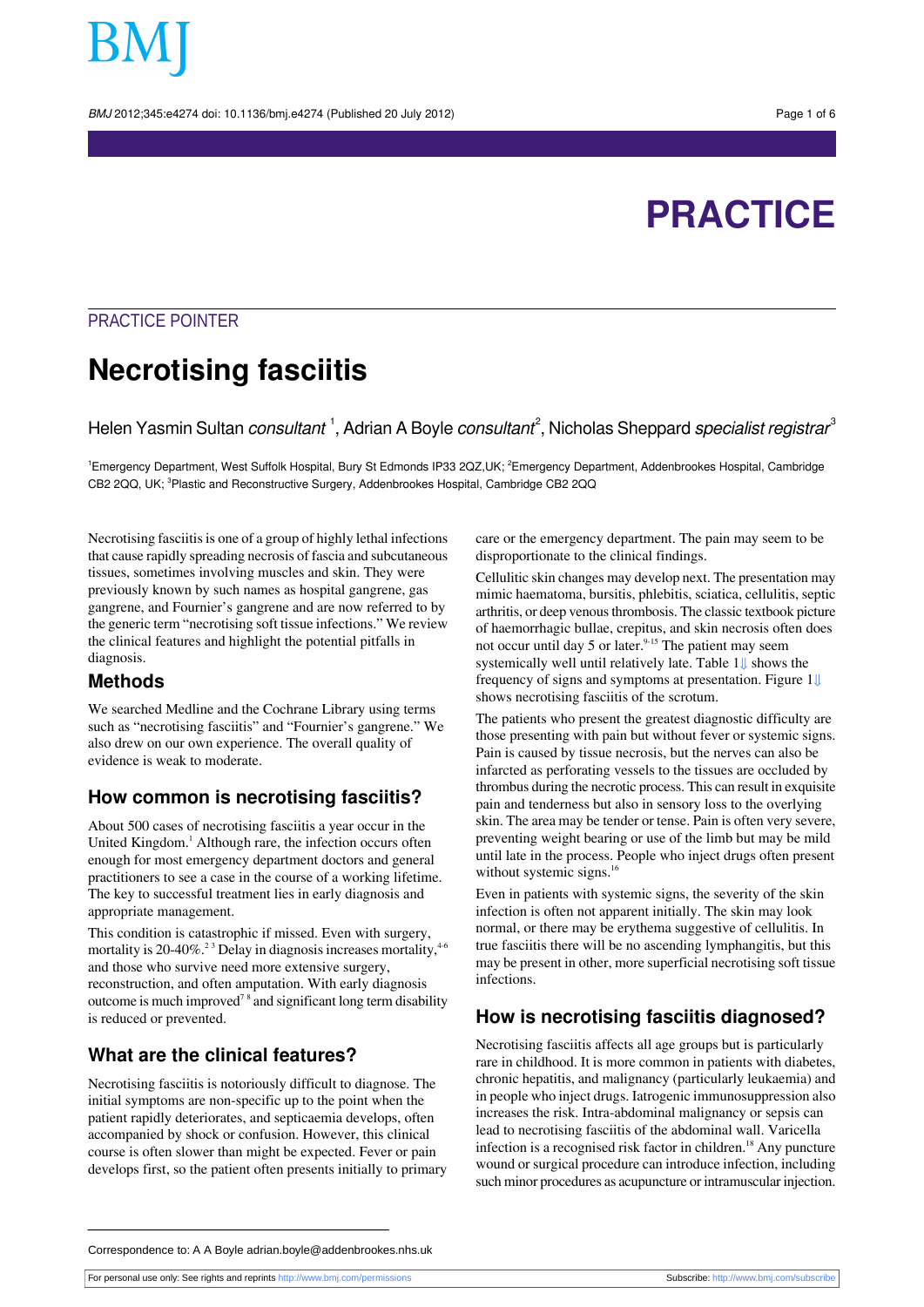#### **Learning points**

Necrotising fasciitis is a lethal and rapidly progressive soft tissue infection, which can occur in healthy young patients

People with diabetes, those who inject drugs, and patients with haematological malignancy are particularly at risk

Diagnosis requires a high index of suspicion. Consider necrotising fasciitis especially when the presentation is "not quite right" or the patient is not responding to treatment

Early surgical exploration of the soft tissues has little morbidity and may be the only means to reach a definitive diagnosis and expedite treatment

In established necrotising fasciitis, surgery gives a 60-80% chance of survival. The earlier the first exploration and subsequent debridement, the less extensive the resection and postoperative morbidity is likely to be

#### However, about 25% of cases occur in patients without comorbidity or precedent trauma.

In patients with fever, suspicion may be aroused by something being "not quite right" for a diagnosis of cellulitis. The classic cyanotic and bullous skin changes may only appear late in the process; however, the site of infection may appear unusual. The pain may seem too severe for cellulitis, despite relatively mild skin signs, or there may be overlying sensory loss. The patient may seem disproportionately unwell for the degree of skin involvement. The progression of the illness also suggests the diagnosis. The patient may seem relatively well initially, but will deteriorate despite treatment with antibiotics. Close observation is important for identifying those patients whose disease is not progressing as expected.

In patients presenting with pain alone, the severity of the pain and absence of trauma may suggest the diagnosis of necrotising fasciitis. In patients with unexplained pain, especially severe or rapidly progressing pain, a search for covert sepsis and an investigation of inflammatory markers is advisable.

#### **What investigations are useful?**

No investigations are diagnostic, but blood test abnormalities such as a raised C reactive protein concentration occur relatively early, reflecting the systemic inflammatory response. The most accurate diagnostic scoring system to date is the Laboratory Risk Indicator for Necrotizing Fasciitis (table  $2\left\| \right\|$ ).<sup>19</sup> A score of ≥6 was 93% sensitive and 92% specific for necrotising fasciitis in a Singaporean population but achieved only 74% sensitivity and 81% specificity in a UK validation study (H Y Sultan et al, unpublished UK data, 2011). Blood cultures take too long to influence immediate management but have a role in guiding further antibiotic treatment.

Although the validity of this score for a UK population may be in doubt, it demonstrates the relative importance of certain laboratory tests. Hyponatraemia in the presence of sepsis and clinical signs of soft tissue infection should be considered highly suspicious for a necrotising soft tissue infection.

Computed tomography can show fascial swelling, inflammation, and sometimes soft tissue gas and is sensitive (100% in one small series) but less specific<sup>20</sup>; magnetic resonance imaging is also sensitive $21$  but often not feasible or available. Ultrasonography can be diagnostic but requires a highly skilled operator.<sup>22</sup> Although plain radiography is not the imaging of choice when the diagnosis of necrotising fasciitis is suspected because sensitivity and specificity are low, it may show subcutaneous gas (fig [2⇓](#page-5-1)).

The mainstay for investigation and treatment remains surgical exploration. The decision to explore the soft tissues should be made early. An incision over the site of maximal skin change is needed to assess the underlying tissues. Healthy subcutaneous fat and fascia indicates that further resection is not needed, and the morbidity to the patient is limited to a short scar.

However, if exploration shows necrotic fascia, fat, or the "dishwater" appearance of liquefied necrotic tissue, resection can be done until healthy tissues are reached. This can be facilitated by the "finger sweep test" (necrotic fascia loses its adherence to surrounding tissues and the plane opens abnormally easily until the limit of the disease is reached). Where doubt over the appearances persists, send specimens for histology to look for evidence of necrosis and microbiology for urgent Gram staining.

Necrotising soft tissue infections used to be considered streptococcal, but they are now understood to be often caused by mixed pathogens, including gas forming bacteria such as *Clostridium* species.

#### **How is necrotising fasciitis managed?**

Early referral to a surgeon and an early decision to explore and debride is the cornerstone of treatment. In established sepsis, debridement does not bring about a rapid change in the condition of patients. However, over the following hours they tend to stabilise but then often spend several days needing invasive support in intensive care and have an overall hospital stay averaging 33 days.<sup>23</sup> Subsequently, the patient will be referred to the nearest plastic surgery or burn centre for ongoing wound care and reconstruction.

Adjuvant measures include systemic support in an intensive care setting and antimicrobial treatment. Broad spectrum antibiotics such as a benzylpenicillin and flucloxacillin are used. Clindamycin has an additional role owing to its bacteriostatic mechanism. It inhibits the production of the streptococcal superantigen, which greatly contributes to septic shock. $24$ 

Contributors: HYS had the idea for the paper and wrote the first draft. AAB developed the ideas and reviewed all further drafts. NS wrote all the revisions. All authors reviewed and approved the final version. Competing interests: All authors have completed the ICMJE uniform disclosure form at [www.icmje.org/coi\\_disclosure.pdf](http://www.icmje.org/coi_disclosure.pdf) (available on request from the corresponding author) and declare: no support from any organisation for the submitted work; no financial relationships with any organisations that might have an interest in the submitted work in the previous three years; no other relationships or activities that could appear to have influenced the submitted work.

Provenance and peer review: Not commissioned; externally peer reviewed.

- Hasham S, Matteucci P, Stanley P, Hart N. Necrotising fasciitis. BMJ 2005;330:830-3. 2 McHenry CR, Piotrowski JJ, Petrinic D, Malangoni MA. Determinants of mortality for
- necrotizing soft-tissue infections. Ann Surg 1995;221:558-63.
- 3 Anaya DA, Dellinger EP. Necrotizing soft-tissue infection: diagnosis and management. Clin Infect Dis 2007;44:705-10.
- 4 Bilton BD, Zibari GB, McMillan RW. Aggressive surgical management of necrotizing fasciitis serves to decrease mortality: a retrospective study. Am Surg 1998;64:397-400.
- 5 Elliott DC, Kufera JA, Myers RA. Necrotizing soft tissue infections. Risk factors for mortality and strategies for management. Ann Surg 1996;224:672-83.
- 6 Majeski J, Majeski E. Necrotising fasciitis: improved survival with early recognition by tissue biopsy and aggressive surgical treatment. South Med J 1997;90:1065-8.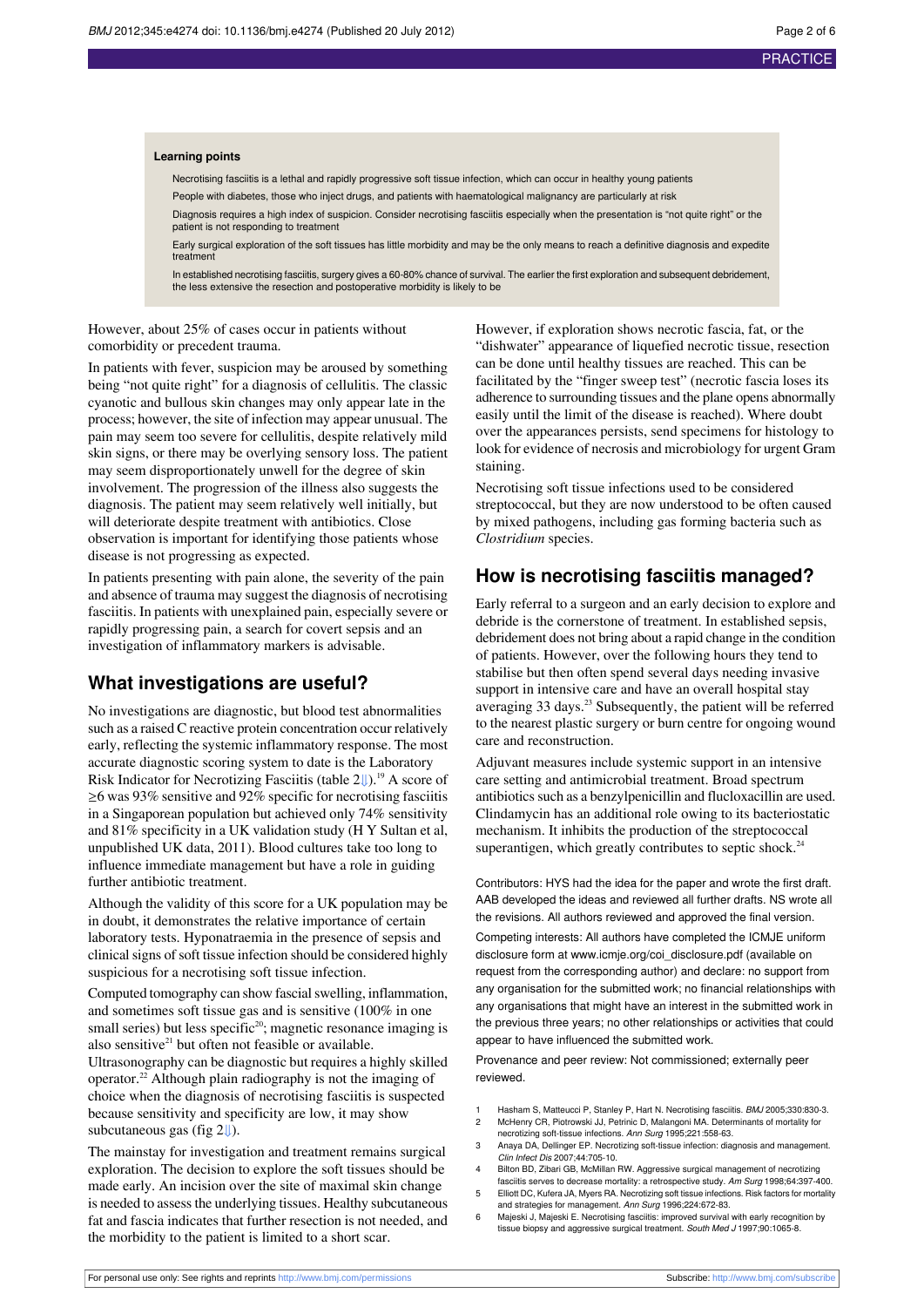- 7 Eggert J, Bird N, Leitze Z, Peterson M, van Gils C. Diagnosis and treatment of type II necrotizing fasciitis in a child presenting with minor abrason, edema and apparent bruising. Wounds 2009;21(3):74-8.
- 8 Navqi G, Malik S, Jan W. Necrotizing fasciitis of the lower extremity: a case report and current concept of diagnosis and management. Scand J Trauma Resusc Emerg Med 2009;17:28.
- 9 Wang YS, Wong CH, Tay YK. Staging of necrotizing fasciitis based on the evolving cutaneous features. Int J Dermatol 2007;46:1036-41.
- 10 Taviloglu K, Yanar H. Necrotizing fasciitis: strategies for diagnosis and management. World J Emerg Surg 2007;2:19.
- 11 Childers BJ, Potyondy LD, Nachreiner R, Rogers FR, Childers ER, Oberg KC, et al. Necrotizing fasciitis: a fourteen-year retrospective study of 163 consecutive patients. Am Surg 2002;68(2):109-16.
- 12 Wong CH, Chang HC, Pasupathy S, Khin LW, Tan JL, Low CO. Necrotizing fasciitis: clinical presentation, microbiology, and determinants of mortality. J Bone Joint Surg Am 2003;85:1454-60.
- 13 Hefny AF, Eid HO, Al-Hussona M, Idris KM, Abu-Zidan FM. Necrotizing fasciitis: a challenging diagnosis. Eur J Emerg Med 2007;14(1):50-2.
- 14 Haywood C, McGreer A, Low DE. Clinical experience with 20 cases of group A streptococcus necrotizing fasciitis and myonecrosis: 1995-1997. Plast Reconstr Surg 1999;103:1567-73.
- 15 Hung C-C, Chang S-C, Lin S-F, Fang C-T, Chen Y-C, Hsieh W-C. Clinical manifestations, microbiology and prognosis of 42 patients with necrotizing fasciitis. J Formos Med Assoc 1996;95:917-22.
- 16 Frazee BW, Fee C, Lynn J, Wang R, Bostrom A, Hargis C, et al. Community-acquired necrotizing soft tissue infections: a review of 122 cases presenting to a single emergency<br>department over 12 years. *J Emerg Med* 2008;34:139-46.
- 17 Angoules AG, Kontakis G, Drakoulakis E, Vrentzos G, Granick MS, Giannoudis PV. Necrotising fasciitis of upper and lower limb: a systematic review. Injury 2007;38(suppl 5):S19-26.
- 18 Hsieh T, Samson LM, Jabbour M, Osmond MH. Necrotizing fasciitis in children in eastern
- Ontario: a case-control study. CMAJ 2000;163:393-6. 19 Wong CH, Khin L-W, Heng K-S, Tan K-C, Low C-O. The LRINEC (Laboratory Risk Indicator for Necrotizing Fasciitis) score: a tool for distinguishing necrotizing fasciitis from other soft tissue infections. Crit Care Med 2004;32:1535-41.
- 20 Zacharias N, Velmahos GC, Salama A, Alam HB, de Mova M, King DR, et al. Diagnosis of necrotizing soft tissue infections by computed tomography. Arch Surgery 2010;145:452-5.
- 21 Schmid MR, Kossmann T, Duewell S. Differentiation of necrotizing fasciitis and cellulitis using MR imaging. Am J Roentgenol 1998;170:615-20.
- 22 Yen Z-S, Wang H-P, Ma H-M, Chen S-C, Chen W-J. Ultrasonographic screening of clinically-suspected necrotizing fasciitis. Acad Emerg Med 2002;9:1448-51.
- 23 Tunovic E, Gawaziuk J, Bzura T, Embil J, Esmail A, Logsetty S. Necrotizing fasciitis. J Burn Care Res 2012;33(1):93-100.
- 24 Young MH, Aronoff D, Engleberg NC. Necrotizing fasciitis: pathogenesis and treatment. Expert Rev Anti Infect Ther 2005;3:279-94.

#### **Accepted:** 27 May 2012

#### Cite this as: BMJ 2012;345:e4274

© BMJ Publishing Group Ltd 2012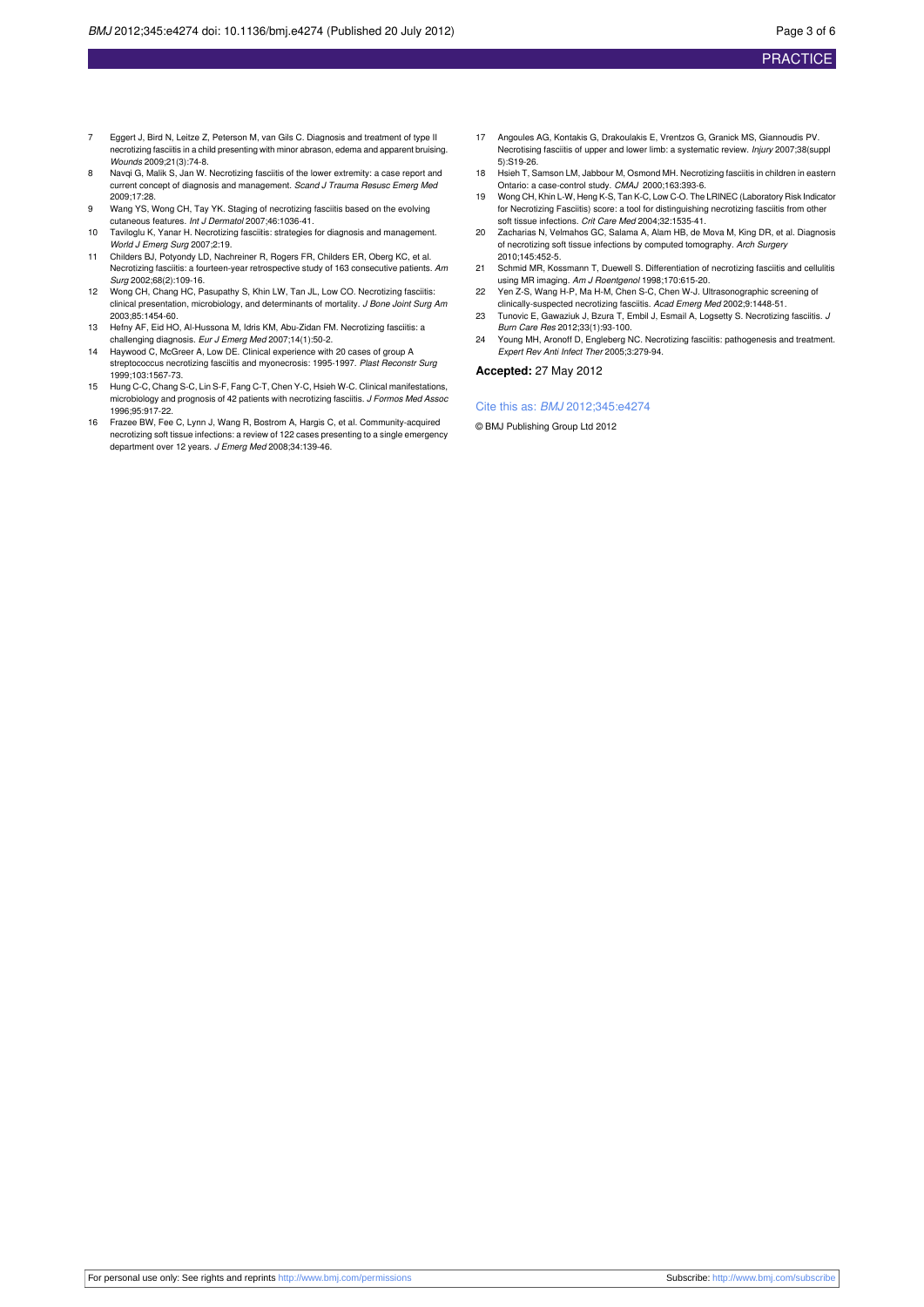## **Tables**

#### <span id="page-3-0"></span>**Table 1 | Percentages of patients who show signs and symptoms of necrotising fasciitis at presentation**

| <b>Study and country</b>                                        |         |    | Tachycardia (with or<br>without<br>Severe pain Fever hypotension) | <b>Skin</b><br>erythema | <b>Skin</b><br>oedema | <b>Skin</b><br>tenderness | <b>Blistering or</b><br>bullae | <b>Ecchymosis or</b><br>skin discoloration Crepitus |    |
|-----------------------------------------------------------------|---------|----|-------------------------------------------------------------------|-------------------------|-----------------------|---------------------------|--------------------------------|-----------------------------------------------------|----|
| Wong et al $12$ (n=89),<br>Singapore                            | 98      | 53 | 74 (18)                                                           | 100                     | 92                    | 98                        | 45                             | No data                                             | 14 |
| Childers et al <sup>11</sup> (n=162),<br><b>United States</b>   | 100     | 70 | No data                                                           | 95                      | 82                    | No data                   | 16                             | 49                                                  | 25 |
| Frazee et al <sup>16</sup> ( $n=122$ ),<br><b>United States</b> | No data | 44 | 59(21)                                                            | 80                      | 66                    | 54                        | 12                             | No data                                             |    |
| Angoules et al <sup>17</sup> (n=451),<br>United Kinadom         | 63      | 15 | (12)                                                              | 73                      | 49                    | No data                   | 15                             | No data                                             |    |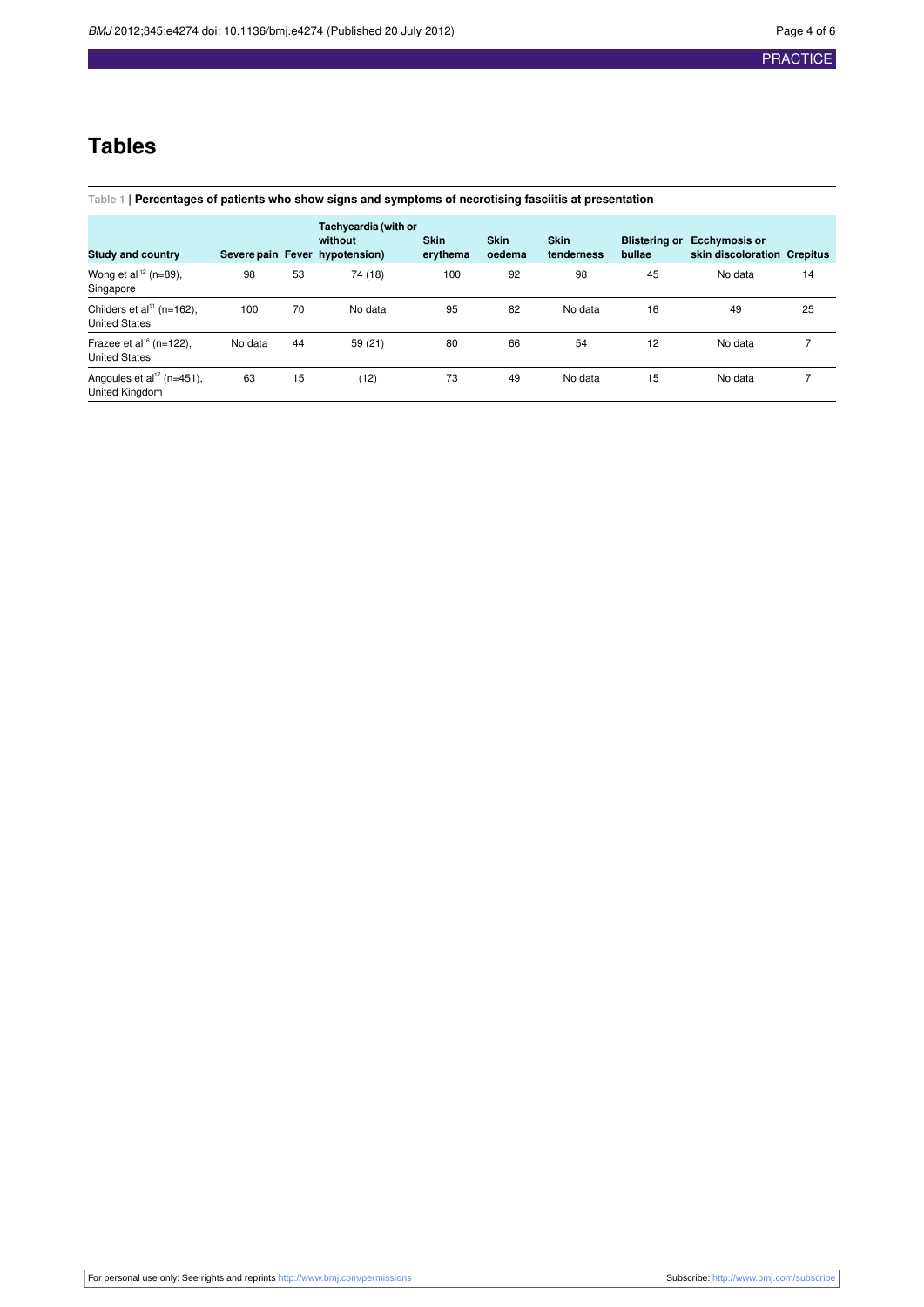#### PRACTICE

#### <span id="page-4-0"></span>**Table 2| Diagnostic scoring system of the Laboratory Risk Indicator for Necrotizing Fasciitis**

| Variable                                       | <b>Score</b> |                |  |
|------------------------------------------------|--------------|----------------|--|
| C reactive protein (mg/L):                     |              |                |  |
| >150                                           |              | 4              |  |
| White blood cell count (per mm <sup>3</sup> ): |              |                |  |
| < 15                                           |              | 0              |  |
| 15-25                                          |              | 1              |  |
| >25                                            |              | $\overline{2}$ |  |
| Haemoglobin (g/dL)*:                           |              |                |  |
| >13.5                                          |              | 0              |  |
| 11-13.5                                        |              | 1              |  |
| $<$ 11                                         |              | $\overline{2}$ |  |
| Sodium (mmol/L):                               |              |                |  |
| < 135                                          |              | $\overline{2}$ |  |
| Creatinine (µmol/L):                           |              |                |  |
| >141                                           |              | $\overline{2}$ |  |
| Glucose (mmol/L):                              |              |                |  |
| >10                                            |              | 1              |  |
|                                                |              |                |  |

\*The corresponding SI values for haemoglobin are >135 g/L, 110-135 g/L, and <110 g/L.